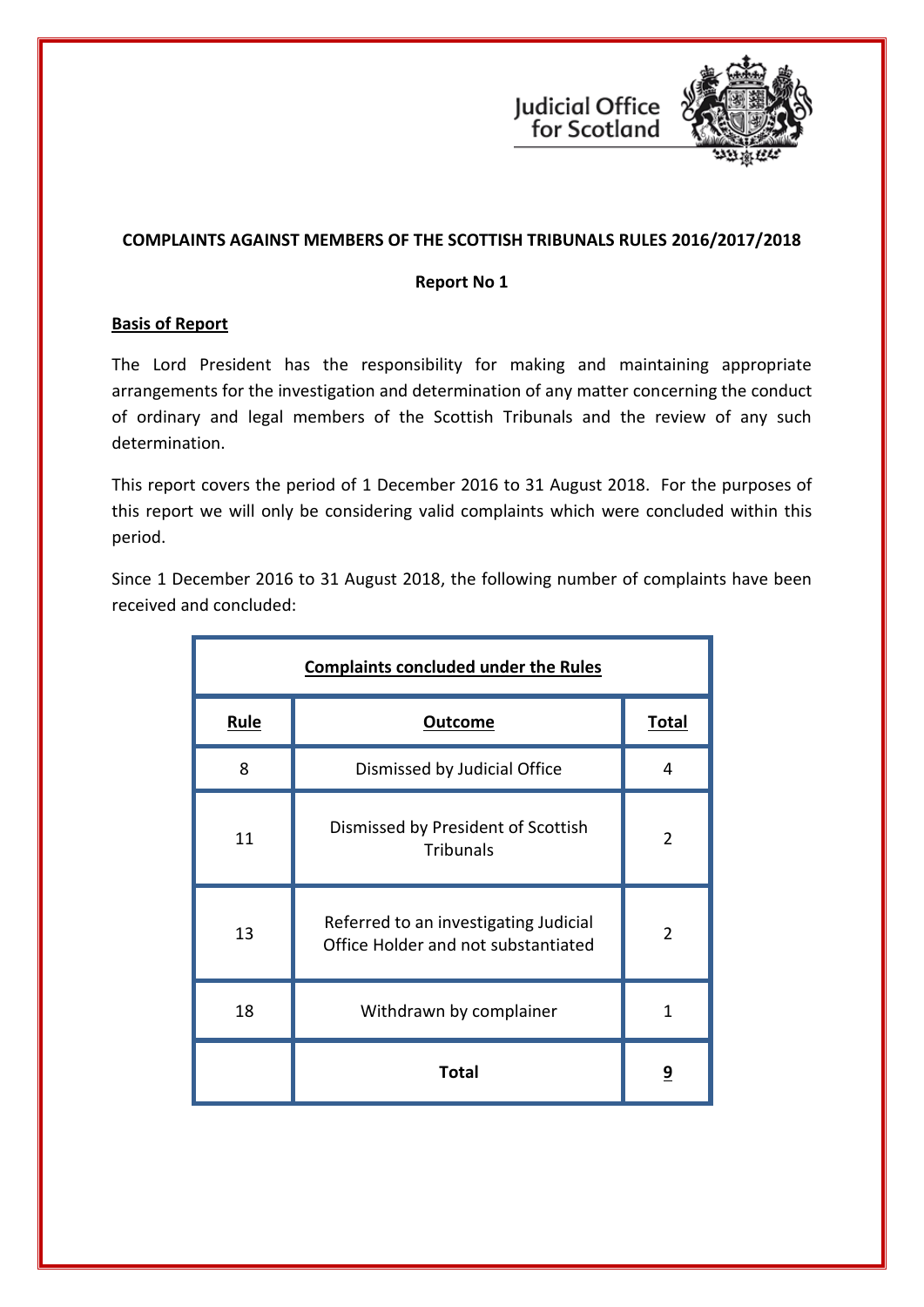



### **Dismissed by Judicial Office**

**Rule 8:** The JOS concluded 4 complaints under this Rule.

o All 4 complaints were dismissed under Rule 8(4)(b) – *it is about a judicial decision.*

### **Dismissed by President of Scottish Tribunals**

**Rule 11:** The JOS concluded 2 complaints under this rule.

o Both complaints were dismissed by the President of Scottish Tribunals under Rule 11(4)(b) – *it is about a judicial decision.*

# **Referred to an Investigating Judicial Office Holder**

In this reporting period, 2 complaints were referred to an Investigating Judicial Office Holder for investigation.

o 2 complaints were investigated and subsequently reported to be unsubstantiated. The reports of the Investigating Judicial Office Holders in both complaints were reviewed by the President of Scottish Tribunals and the Lord President who concurred with the findings they each contained.

# **Withdrawn by Complainer**

**Rule 18:** 1 complaint was treated as withdrawn by the complainer during this reporting period. The complainer twice failed to respond to correspondence from the JOS within 28 days.

# **Outstanding Complaints**

As of 1 September 2018, there are currently no live complaints under consideration.

A copy of the Rules and associated guidance can be found on our website: [http://www.scotland-judiciary.org.uk/75/0/Complaints-About-Members-of-the-Scottish-](http://www.scotland-judiciary.org.uk/75/0/Complaints-About-Members-of-the-Scottish-Tribunals)**[Tribunals](http://www.scotland-judiciary.org.uk/75/0/Complaints-About-Members-of-the-Scottish-Tribunals)**